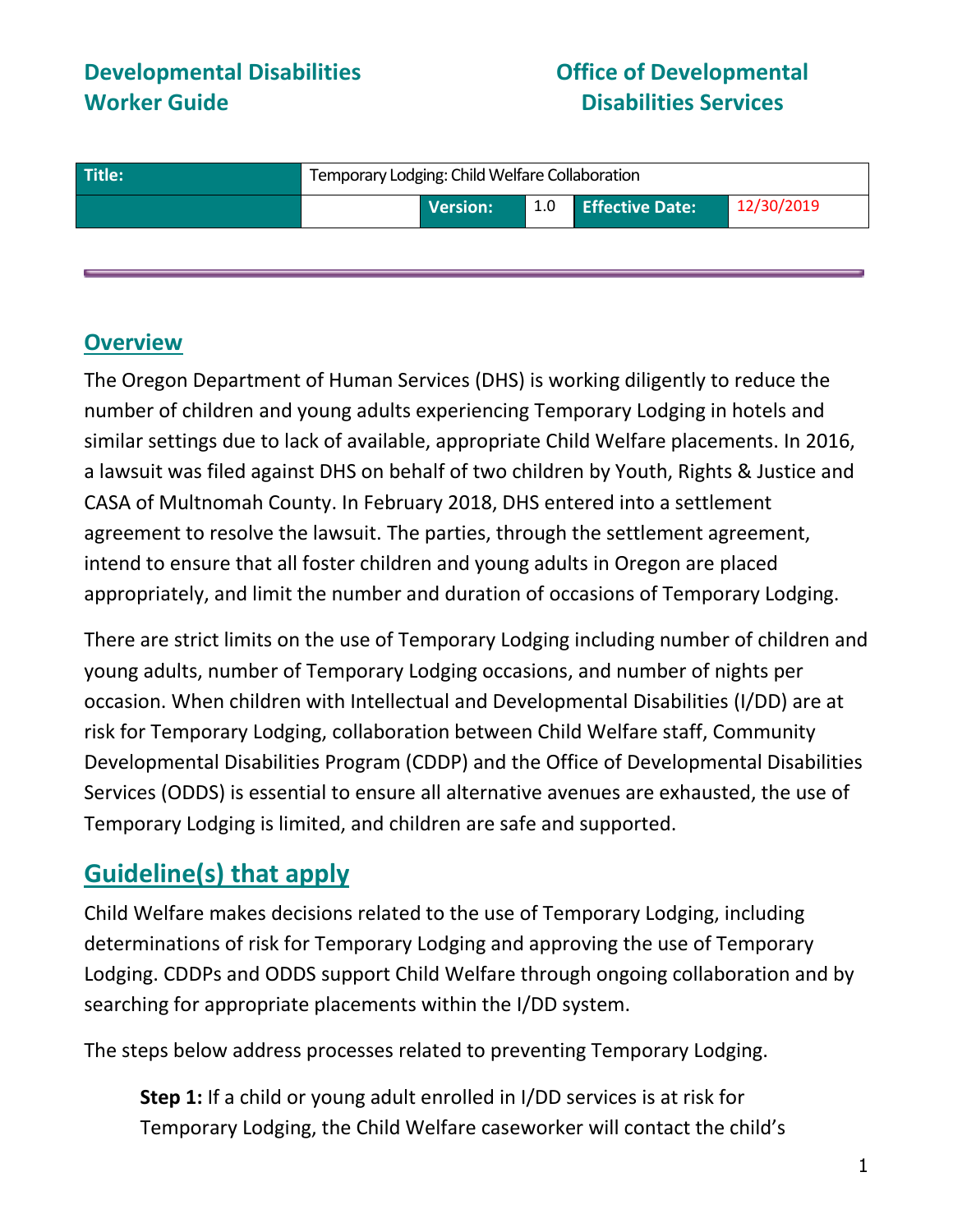Services Coordinator (if known) and CDDP Program Manager immediately. The Services Coordinator or Program Manager will respond as soon as possible and identify who will serve as Child Welfare's main point of contact related to Temporary Lodging for the child. This is typically the child's Services Coordinator.

**Step 2:** The Services Coordinator or other designee ("Designee") will respond to the caseworker as soon as possible and prioritize this situation. The Services Coordinator or Designee will assist Child Welfare by identifying DD placement options and coordinating needed DD services that may be delivered in Temporary Lodging settings. This may include additional assessments or meetings related to I/DD placements. The Child Welfare caseworker or supervisor will identify other placement options at the same time.

**Step 3:** If placement is not found and the child continues to be at risk for Temporary Lodging, the Child Welfare caseworker or supervisor will invite the Services Coordinator or Designee to all Temporary Lodging staffing phone calls. These calls are intended to bring partners together to ensure all possibilities for placement have been exhausted. Child Welfare staff make the final determinations on whether a child is approved for Temporary Lodging. These calls often happen on short notice. The Services Coordinator or Designee is expected to prioritize these calls and attend whenever possible.

**Step 4:** When a child is approved for Temporary Lodging, **daily communication** via email is required between key Child Welfare staff and partners. These emails outline status updates from all involved parties related to identifying a placement for the child and moving them out of Temporary Lodging. The Services Coordinator or Designee will respond to these emails each working day. The Services Coordinator or Designee will indicate the following on each email:

- A list of placement referrals sent on behalf of the child
- Any follow-up and any responses to the referrals
- Any changes or other pertinent information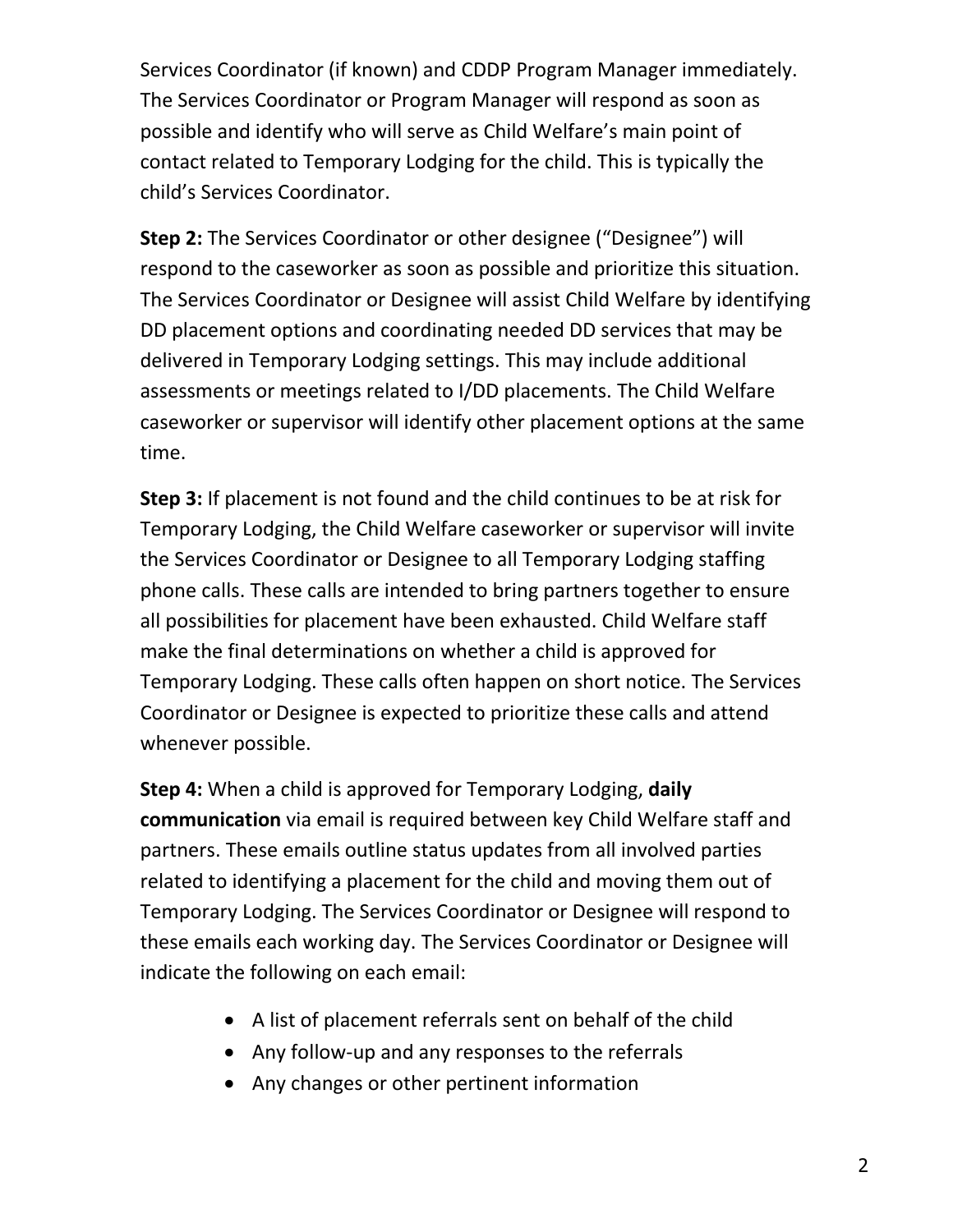When there is no change in status, the Services Coordinator or Designee will reply to the daily email and state that there are no changes to report.

**Step 5:** When a child or young adult is enrolled in I/DD services is in a Temporary Lodging setting, they can receive what are typically considered "in-home services" per their Individual Support Plan (ISP). The child or young adult's Services Coordinator will assist in bringing in formal services such as attendant care, behavior supports, and relief care when a child is experiencing Temporary Lodging.

# **Temporary Lodging Roles and Responsibilities**

#### **Child Welfare Caseworker**

Child Welfare caseworkers are employed through the Child Welfare program under DHS. Caseworkers are stationed in local DHS field offices across the state. They are the legal custodian of children in care and are responsible for managing the safety, wellness, permanency and legal needs of children in their custody.

### **Child Welfare Field Services**

The Child Welfare Field Services team is a program under DHS Child Welfare Central Office. They serve as a liaison between the local field branches and central office resources and leadership. Field Services analysts assist caseworkers with situations involving temporary lodging.

### **Child Welfare Residential Resource Coordinator**

Residential Resource Coordinators (RRCs) work with caseworkers to identity residential services and placements for children who rise to the level of care. They coordinate with Behavioral Resource Services (BRS), non-BRS, shelters and alternative placements for children in custody. RRCs will work closely with the caseworker and supervisor for children who are in need of residential services and placements.

## **CDDP/ODDS Children's Residential/Children's Intensive In-Home Services Program Manager**

Responsible for designating Child Welfare's main point of contact at the CDDP, ODDS Children's Residential Services, or CIIS to a child at risk for Temporary Lodging. Responsible for supporting the Services Coordinator or Designee and filling in to provide updates to Child Welfare as needed. Contact information for each Program Manager can be found [here.](https://www.dhs.state.or.us/spd/tools/dd/DD-County-Directory.pdf)